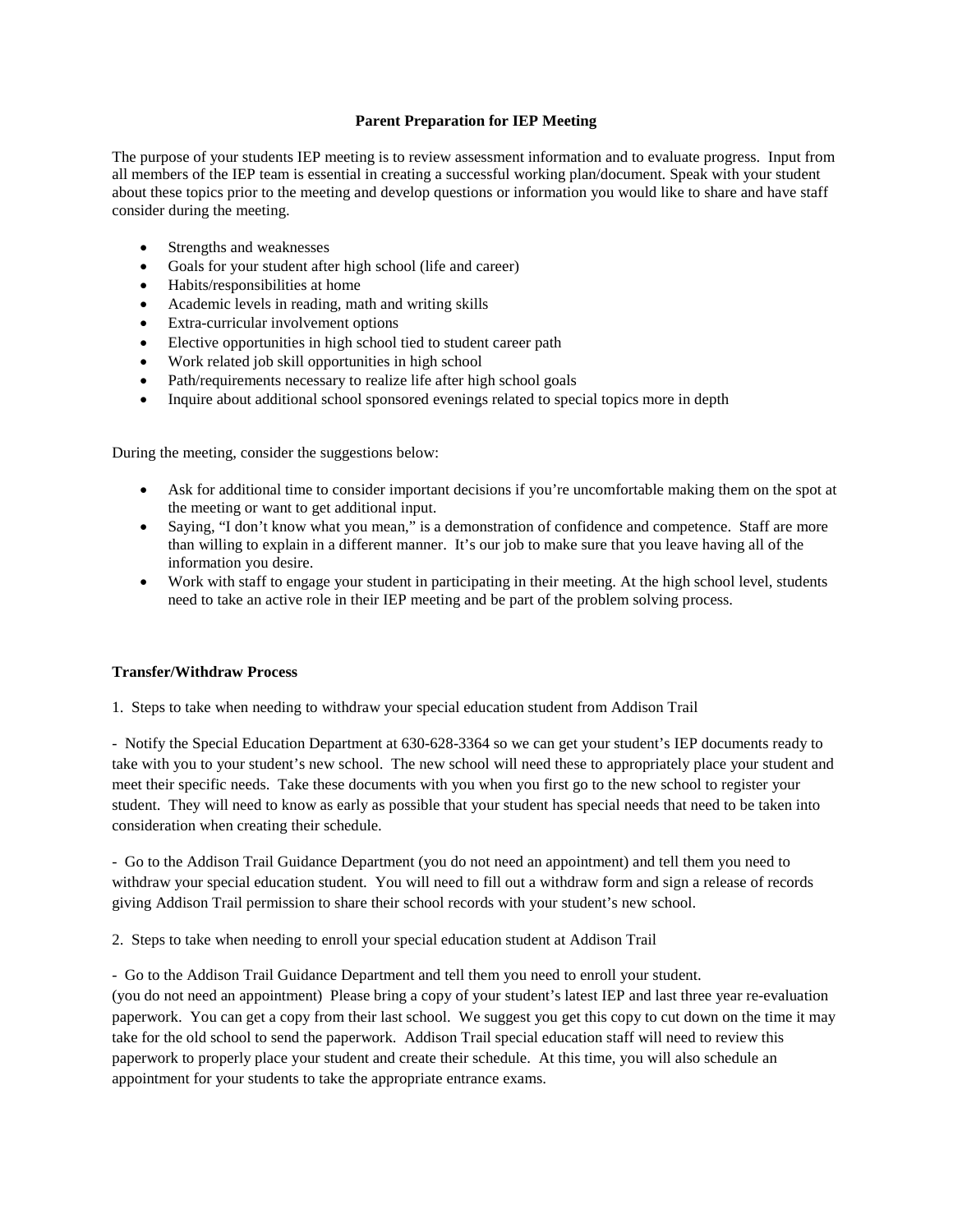- At the Guidance Department you will fill out several pieces of paperwork with demographic information. Additionally, please bring the documents listed below to prove residency within D88 and Addison Trail's boundaries.

- 1. Bill of sale for the home you own or a current leasing agreement
- 2. TWO current utility bills in the parent/guardian's name at the address seeking residency

### **Request for Special Education Case Study Evaluation**

Illinois State law governs the process by which schools consider a student eligible to need a Special Education evaluation. The full explanation for this eligibility is individualized by student need, disability and demonstrated progress in school. If you would like to request a Special Education Evaluation, please put your request in writing and send to Lisa Bollow, Special Education Department Chair at [lbollow@dupage88.net](mailto:lbollow@dupage88.net) or send to Addison Trail at 213 N. Lombard Road Addison, IL 60101 c/o Lisa Bollow. Mrs. Bollow will get back to you on the individualized process for your student.

### **Request for Special Education Records**

Special Education records are considered a "temporary" record for a student. Law requires that schools keep a student's temporary record for five years after their graduation and then shred the documents. We do house a student's special education records for five years; however, if you are requiring some type of documentation prior to that year we are not able to supply that information. We are able to provide basic information for people on a case by case basis. Only previous students themselves or the legal guardian for a person over the age of 18 is able to request records. Please contact Diane Zoglman, Special Education Department Secretary, at 630-628-3364 to request the information. She will consult with Lisa Bollow, Special Education Department Chair, to see what information is appropriate to provide. We will need a first and last name at the time of graduation, year of graduation, date of birth and a phone number to return the call.

#### **Observation Hour Requests**

At Addison Trail we field a large number of requests for college students requiring observation hours within our programs. As a result, we create an observation schedule for students to follow when they come into the building. This schedule provides an experience in a wide variety of settings where an observer can obtain a perspective in working with a wide variety of students. If you would like to schedule dates to come in and follow this schedule, please call Diane Zoglman, Special Education Department Secretary, at 630-628-3364 or email at [dzoglman@dupage88.net.](mailto:dzoglman@dupage88.net) If your course requires something specific, please include the specifics in the correspondence with Diane Zoglman.

## **Practicum/Student Teaching Requests**

If your college or university would like to request a placement at Addison Trail for a Practicum or Student Teaching placement, please send the information to Assistant Principal, Doug Wildes a[t dwildes@dupage88.net](mailto:dwildes@dupage88.net) or 630-628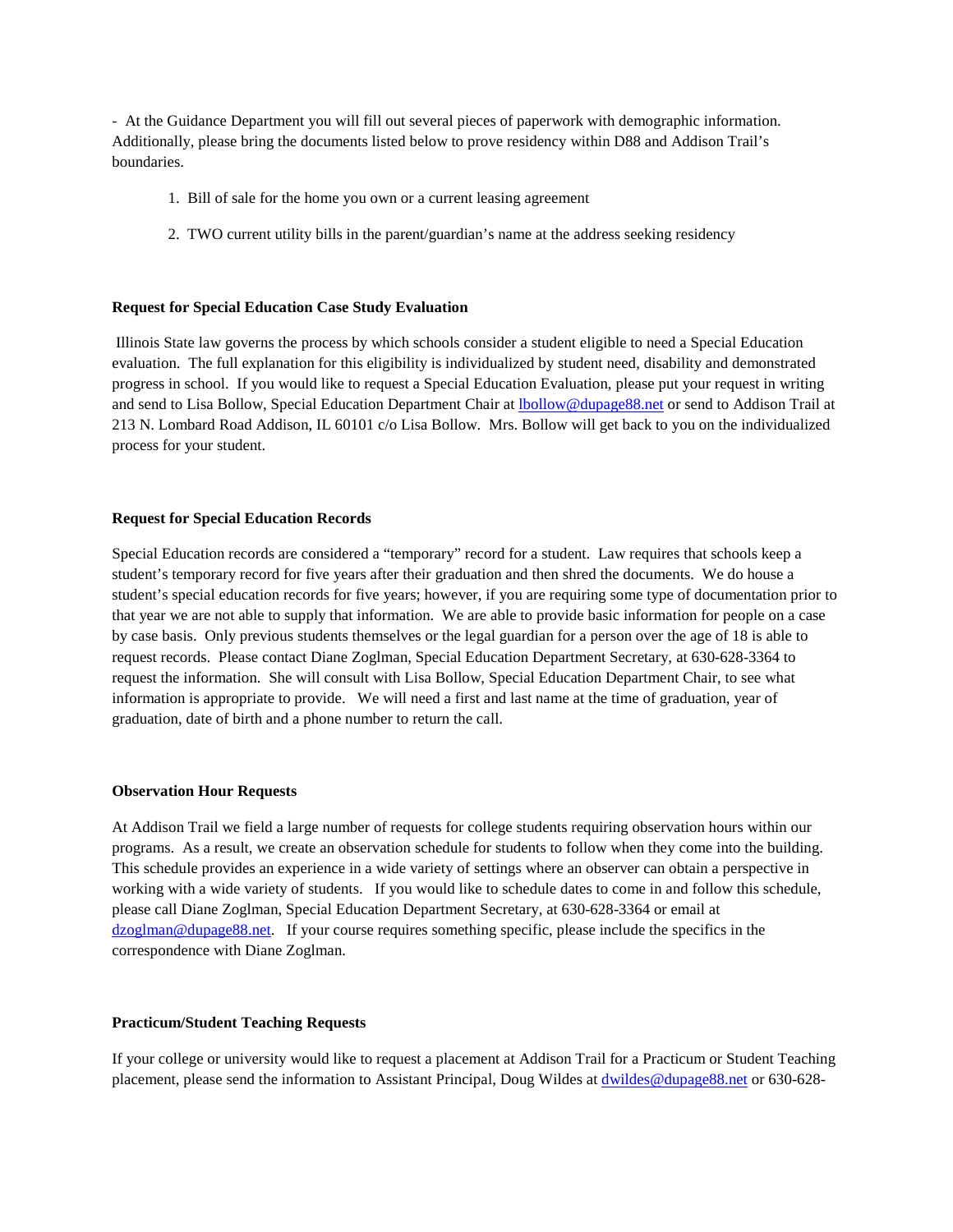3308. Mr. Wildes's office screens candidates and then will forward potential student teachers to the Department Chair.

## **Extra-Curricular Activities**

There are a variety of extra-curricular activities offered included a variety of sports and clubs. The participation of students with disabilities in these activities is encouraged. If your student is interested in pursuing involvement in any of these activities, please either discuss at their next IEP meeting or contact the Special Education Department Chair. Specifics on each of these activities are also available in the Main office by contacting Sonia Hernandez, [630-628-3306,](tel:6306283306) [shernandez@dupage88.net.](mailto:shernandez@dupage88.net) Participation in a specific activity is discussed on a case by case basis. Below are a few activities that have been designed specifically to encourage same aged peer social and recreational opportunities.

Special Olympics Basketball:

Best Buddies:

Social Network: The goal of this club is to provide a framework for students on the autism spectrum, or with social integration needs, to practice targeted social skills within the natural environment. Activities have included attending football games, plays/musicals etc... on campus with same aged peer models.

## **Special Education Programs and Services**

All Special Education students receive direct case management services from a certified special educator each day during their ATR in their schedule after third period. This designated 35 minutes daily is for your student's case manager to progress monitor their progress and demonstrated skill in all of their classes. The case manager is your and your student's "go to" adult in the building. The case manager will also be at your student's annual review each year and provide you with nine week goal updates throughout the year. Each year the case manager will contact you to introduce themselves and provide you with their contact information. The programs below illustrate the level of service within the classes your student will receive which are determined at their annual review.

Regular Education with Co-taught/Consult:

This program provides special education and reading support to students in the general education curriculum. These students receive additional case management support through their ATR period to manage their classes including their specific accommodations and modifications. Additionally, a variety of instructional strategies and technology are used to teach concepts and vocabulary. See available courses below:

Reading 3

English 9 -12

Biology

Physical Science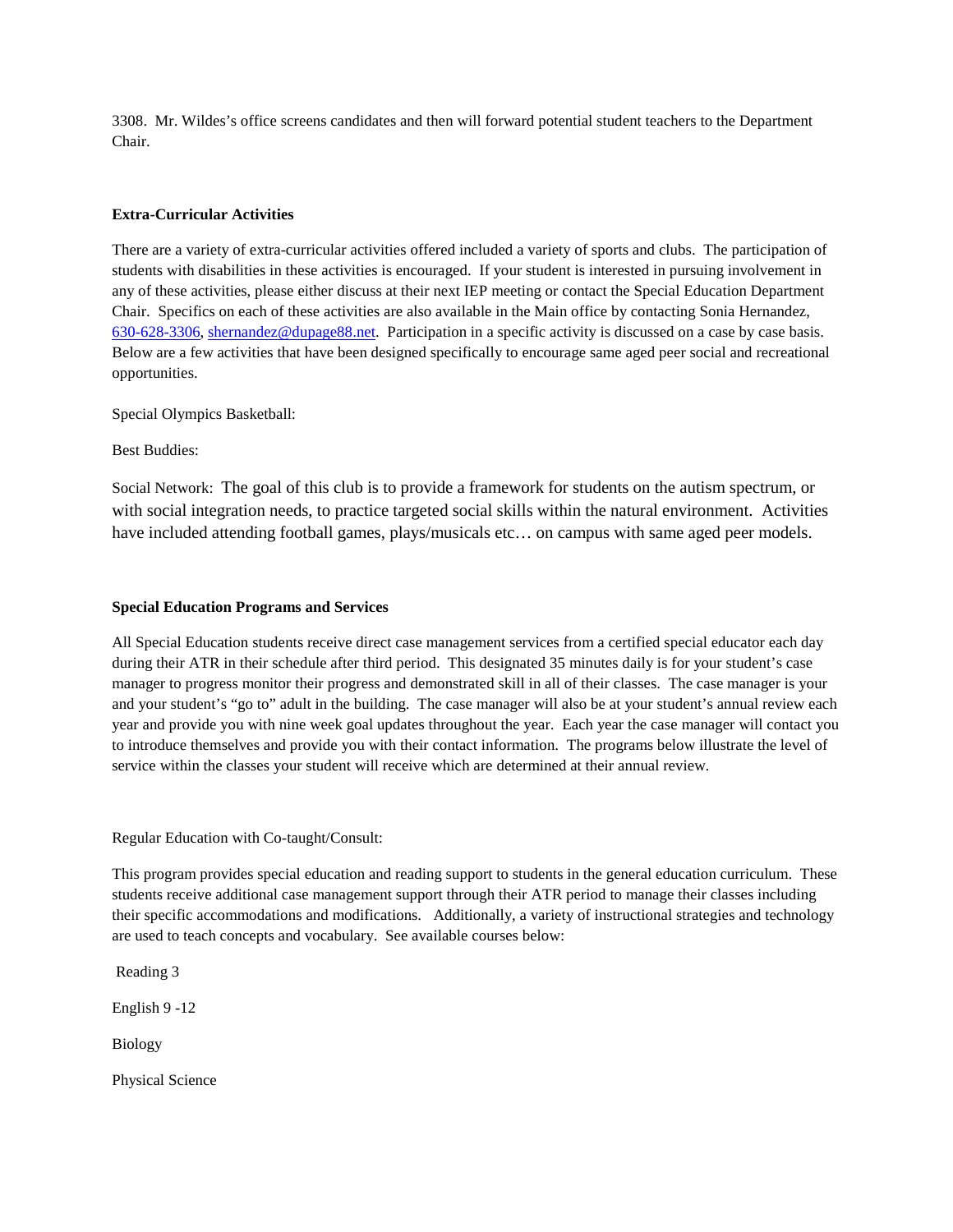Comparative Zoology (WB only) Algebra Geometry Algebra II College Algebra (AT only) Human Geography US History American Studies (AT only, English 11 and US History block) Economics/Government (WB only) School to Work

Achieve

The Achieve Program is a highly structured environment for special education and non-special education students that require intensive academic and behavioral support that offers skill development in educational, social-emotional and transitional skills. Several of the courses offered are co-taught or supported with regular education and special education staff to meet the needs of all students regardless of eligibility.

A primary focus of the program is helping each student accept responsibility for his/her own academic progress and behavioral choices in the school setting. This will be accomplished in the context of a highly structured classroom environment which offers clear expectations, consistency and supportive therapeutic component. Each student's choices will be reinforced through direct and immediate feedback throughout the day, as well as group and or individual counseling as needed. By fostering a supportive relationship with each student, we will work together with that student to achieve the following goals: 1) development of appropriate problem-solving skills, 2) development of appropriate interpersonal skills, 3) increased school success, 4) development of a vocational plan, including goals to be accomplished in the high school program, as well as long-range goals for work and/or education and ultimately, 5) high school graduation.

## Bridges

This program serves students with a variety of disabilities that are currently functioning academically significantly below grade level in the areas of reading, math and written expression. The Bridge Program adapts core curriculum and standards to meet the individual learning needs of the student. The program offers a low student to teacher ratio including a paraprofessional to provide individualized instruction to no more than 13 students in each period. Consistent research based assessment is provided to monitor student growth and achievement frequently.

English 9 -12

Biology

Physical Science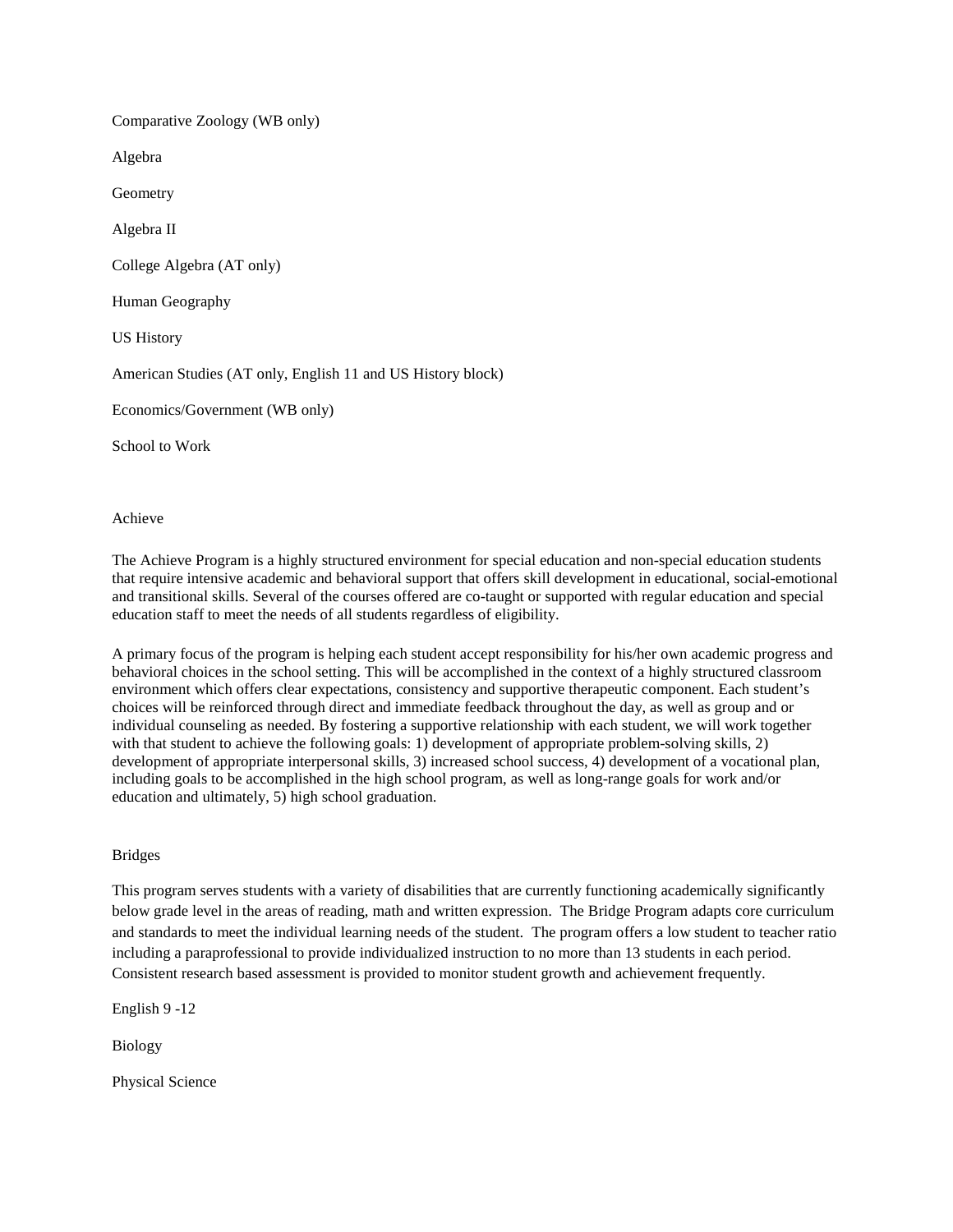Earth Science (AT only)

Environmental Science (WB only)

Algebra (AT only)

Geometry (AT only)

Algebra II (AT only)

Consumer Math (AT only)

Consumer Management (WB only)

Math Operations (WB only)

Math Concepts (WB only)

Pre-Algebra (WB only)

Human Geography

US History

Economics/Government

School to Work

Drivers Education (AT only)

LINK 1 and 2

The LINK I and II programs are designed to provide a tiered Life Skills focus and functional academics to integrate a student's skills in the following areas of their complete life experience:

- Community
- Vocational
- Functional Academics
- Social Awareness
- Self Reliance

English

Math

Reading 3

Self Reliance

Pre-Occupational Skills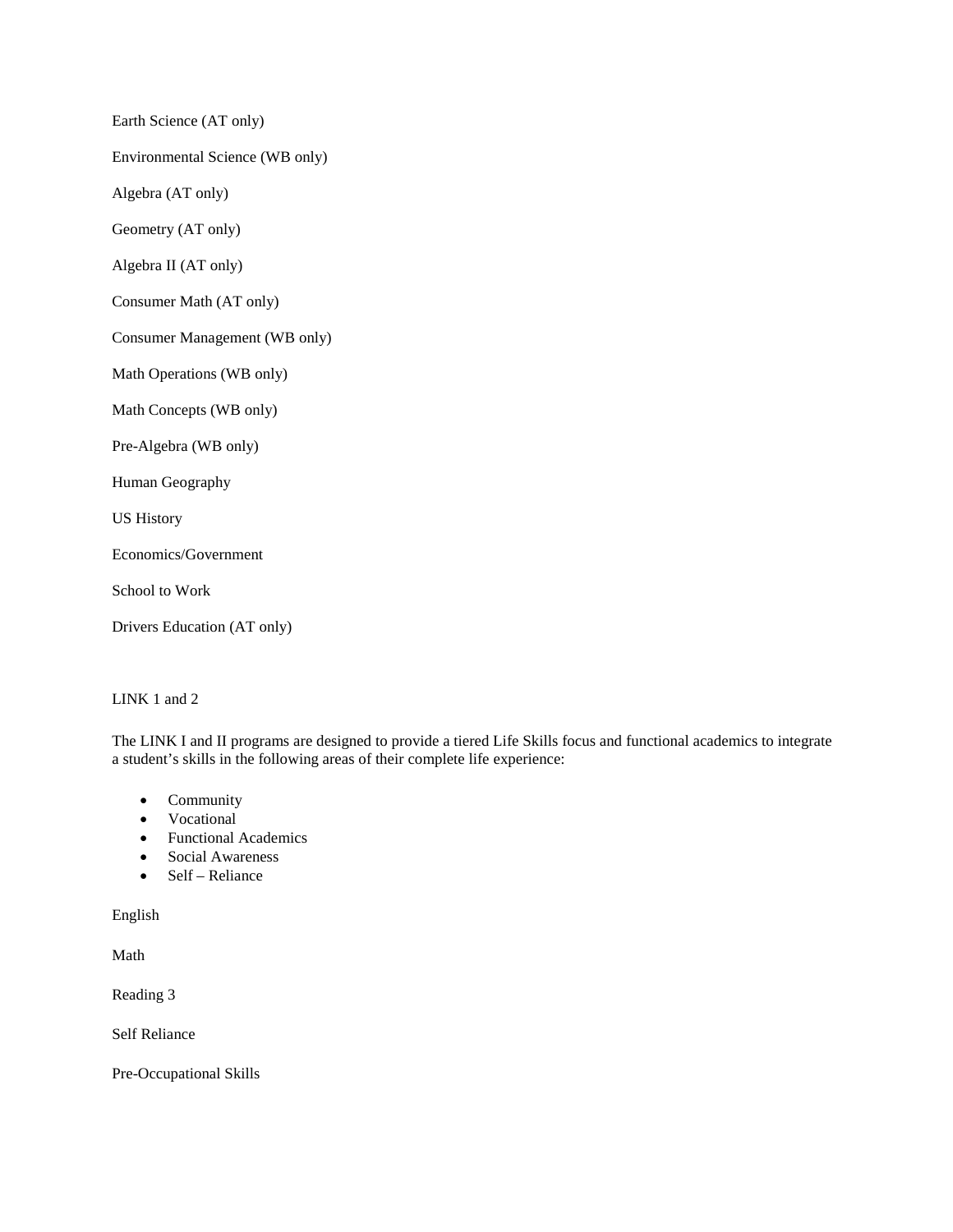### Electives

Students will participate in a variety of transition/life experiences *that include but are not limited to*:

- $\checkmark$  Cooking Experiences: Menu Planning and Budgeting, Ordering at a restaurant
- $\checkmark$  Field trips: Grocery Store, Robert Crown Center, Volunteering
- $\checkmark$  Safety/Transportation skills: Metra, Pace, Police/fire departments
- Team work: Fundraising, Problem Solving real life situations, Cooperative creation of products, peer mediation, Special Olympics day as well as basketball and cheerleading
- $\checkmark$  Money skills: Identification of money, Budgeting, bank accounts
- $\checkmark$  Vocational: STEP program to work on job skills within the buildings

### DLP

This is a District 88 program that is housed at Willowbrook for students with multiple disabilities focusing on Life Skills and functional community experiences. Students in this program are supervised during all transitions and lunch, as well as on and off transportation.

## **Extended School Year (ESY)**

Extended school year is a program for students who may show a regression of skills without schooling during the summer months. Eligibility for this program will be decided upon at your student's Annual Review IEP meeting.

### **District 88 LIFE Transition Program**

The LIFE program is located at our District 88 Office building. This program is designed for students ages 18-22 who need additional assistance preparing for their adult lives. The focus of this program is vocational and life skills. For more specifics, please see the Transition Program website here.

#### **Related Services**

Related services are provided on an as needed basis determined at your student's IEP meeting. They are services to supplement their academic curriculum that support their overall success in school. Examples of these services are listed below.

Social Work (group or individual)

Speech-Language Therapy

Occupational Therapy

Physical Therapy

Assistive Technology

Transportation